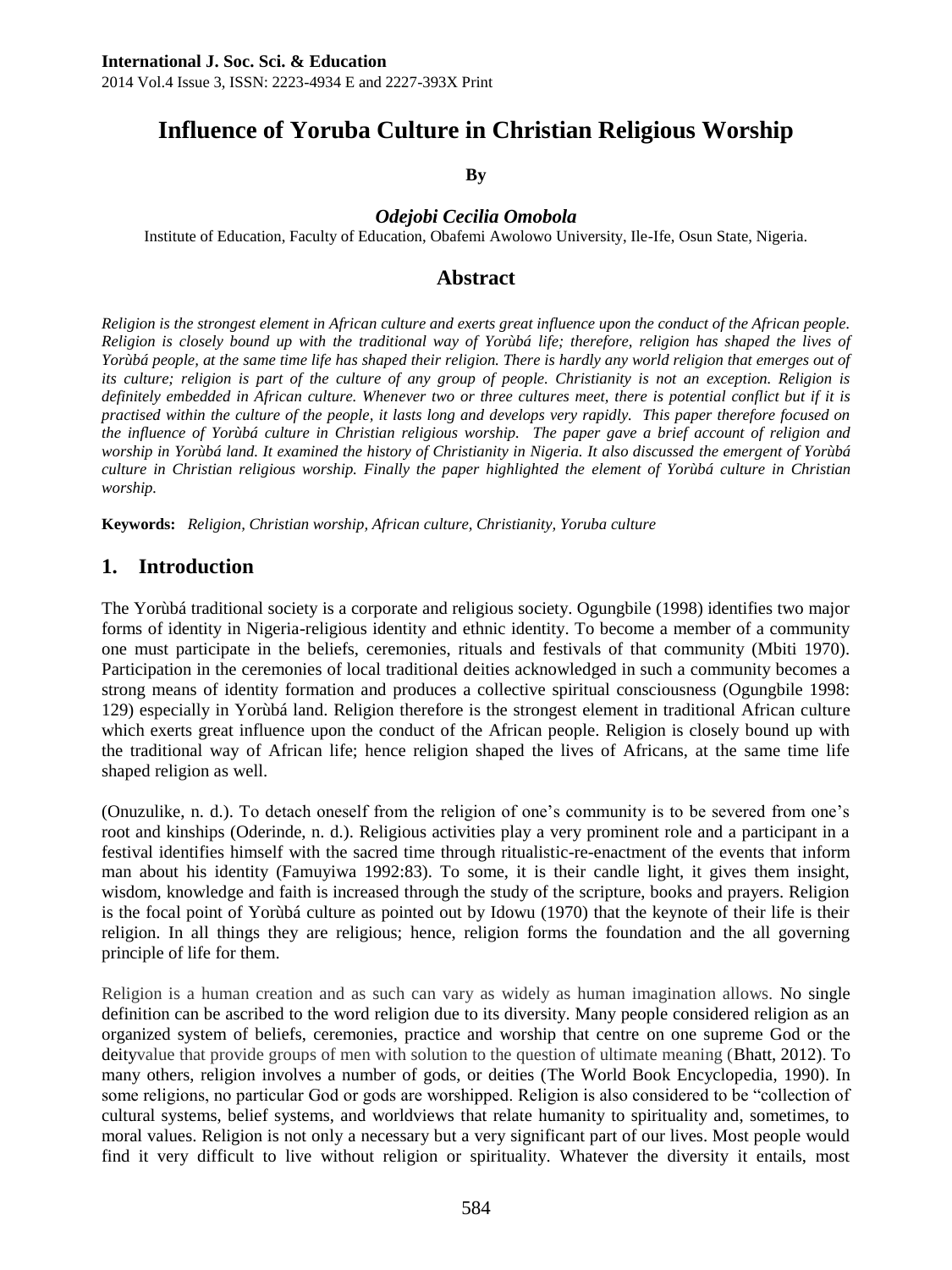adherents of some forms of religion believe that the world is created by a divine power and has influence on their lives. In other words, most religions shared wholly or partially some characteristics which include: (1) belief in God or deity, (2) a doctrine of salvation, (3) a code of conduct or ethics, (4) the usage of sacred stories (5) rituals or religious acts and ceremonies (The World Book Encyclopedia, 1990).

We cannot segregate the word religion from culture since religion is defined as a collection of cultural system. Hence, Amponsah (2010:597) defined culture as a collective name for all behaviour patterns socially acquired and socially transmitted by means of symbols; it is a name for distinctive achievements of human groups, including not only such items as language, tool making, industry, art, science, law, government, morals and religion, but also the material instruments or artefacts in which cultural achievements are embodied and by which intellectual cultural features are given practical effect, such as buildings, tools, machines, communication devices, art objects, etc.

Culture is the totality of a people's way of life which differs from one people or country to another. Culture is the characteristics of a particular group of people, defined by everything from language, religion, cuisine, social habits, music and arts, (Zimmermann, 2012). All are interwoven to form their very life. It is therefore very difficult to draw a clear-cut line of demarcation between where their ethical life ends and where their religious life begins. Culture shapes the way we see the world. It therefore has the capacity to bring about the change of attitudes needed to ensure peace and sustainable development which, we know, form the only possible way forward for life on planet Earth, (UNESCO, 1999).

The Yorùbá passed on their culture from one generation to the other in a well-disciplined manner, and expressed in the form of myths, history, stories, riddles, proverbs, arts and craft. This cultural heritage of the Yorùbá, as of all Nigerians and indeed of all Africans, includes the belief in the existence of one Supreme Being, (Atansuyi, n. d.; Abimbola 2005). In short, culture is the sum total of the beliefs and actions of everyone in a given society.

# *Yorùbá Religious Worship*

The religion in south-western Nigeria is known as traditional religion. It comprises the traditional religious, spiritual concepts and practices of the [Yorùbá people.](http://en.wikipedia.org/wiki/Yoruba_people) Yorùbá religion is formed of diverse traditions and has no single founder. Worship forms the nucleus of life in Yorùbá religion. By worship, we do not mean the limited area of rituals and liturgies alone, but also the totality of the people's relation to the supernatural order of the deities. It is a total response to Olódùmarè, (Awolalu, 1981) not just in words but in action as well. These words and deeds normally take the form of ceremonies and rites, which may include silent meditation, praying, prostration, invoking and hailing the spirits of the objects of worship, dancing, clapping, making offerings and sacrifices, sounding the bell or gong, drumming and singing, as determined by the situation. This may be private, by an individual in any convenient place; or it may be collective or corporate. The important thing is that it must be done in reverence and in an appropriate conduct and mood, to achieve the desired result, (Awolalu, 1981). In addition, the Yorùbá take worship into their day to day life. Virtually all their daily activities are done with the consciousness of the ever – watching eyes of the invisible presence of the ancestors, spirits, divinities, and of course Olódùmarè. With this in mind, they conduct their deeds and affairs with one another and the environment in mutual respect and selflessness (Ogunade, 2010).

Yorùbá religion, simply mean the indigenous faith of the Yorùbá passed down from the genesis of their generation through oral traditions, art, crafts, liturgies, pithy sayings, proverbs, folklores, stories, songs and wise sayings to this contemporary age, (Ogunade, 2010). Yorùbá practiced this traditional religion, before the introduction of Christianity and each community worshipped individual deity (or deities) in accordance to its devotional needs, for instance: in Ile-Ife –Qlójó; Ìbàdàn- Òkè; Ọ̀yọ́- Ṣàngó; Ìjèbú-Agẹmọ; Èjìgbò- Ògìyán;Ìwó- Pópó.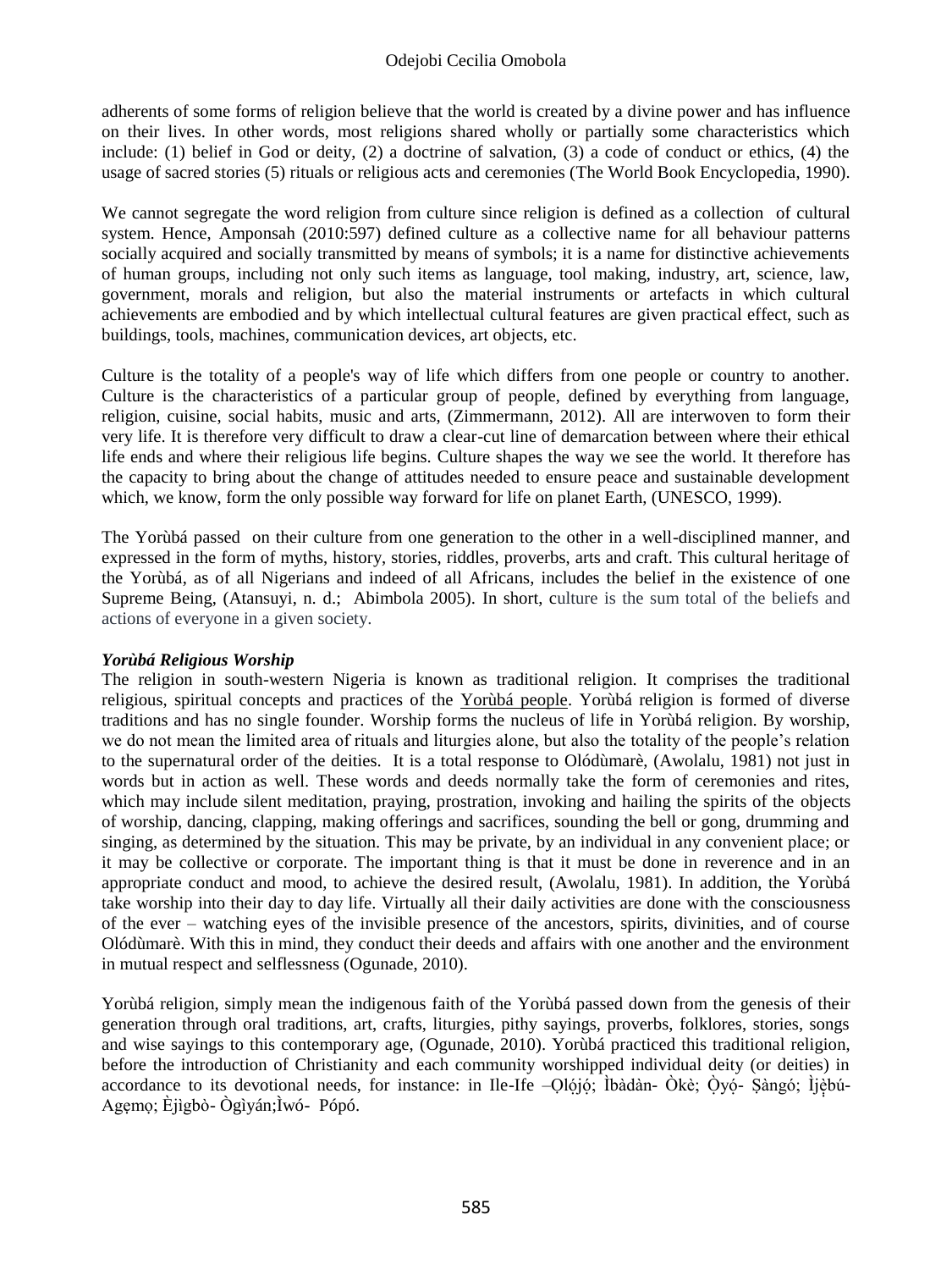There are five fundamental beliefs or basic themes which Idowu has described as the structure of African religion (Idowu, 1973). These include belief in God; belief in divinities; belief in spirits; belief in ancestors; belief in mysterious powers (Awolalu & Dopamu, 1979). Ọlợrun or Olódùmarè is the supreme deity in whom they belief and worship. He is supreme over all on earth and in heaven, acknowledged by all the divinities as the Head to whom all authority belongs and all allegiance is due and His status of supremacy is absolute. Things happen when He approves, things do not come to pass if He disapproves. In worship, the Yorùbá holds Him ultimately First and Last; in man's daily life, He has the ultimate preeminence (Idowu, 1962).

Next on the Yorùbá cosmos were the divinities created by Olódùmarè and given specific assignments. They were the intermediaries between the Olódùmarè and human beings. In Yorùbá religion, the divinities are called Òrìṣà. It is generally believed that the divinities have the attributes or characteristics of the Supreme Being; they were brought forth by Olódùmarè to serve as ministers and functionaries in the theocratic government of the universe (Idowu, 1962). It is on record that there are more than 401 deities or divinities in Yorùbá land. Some of these deities are Òrúnmìlà-the custodian of knowledgerepresented by Ifa (while Babalawos are the human intermediaries who reveal the Òrúnmìlà message to ̣ humans). Ọbàtálá or Òrìṣàálá, is the moulder of human bodies; Ògún, is the god of war and iron, very popular and deified in all Yorùbá towns and villages. Yemọja, the goddess of water is worshipped by Yorùbá who live on the coast.

Others are divinized heroes who were given cosmic attributes. They are human-turned-deity such as: Sàngó, Òsun, Oya. These individuals, according to history, became deified because of uncommon role they played when they were alive; power they wielded and sacrifice made on behalf of their people. Ṣàngó, the human-turned-god is the god of thunder. Yorùbá have several of these deified individuals at town, community and even at regional level.

Irúnmalè are spirit creature according to Yoruba belief. They do not have specific assignment like the Òrìṣàs, but perform jobs given to them by Olódùmarè. The spirits come under various names such as Ajija or Ààjà (spirit of whirlwind with knowledge of the use of herbs), Àròṇ i (a spirit with one leg that teaches the use of herbs), Egbére (a smallish elf that carries a small mat and weeps all the time), orò (spirits of trees), ebọra, iwin (a fairy believed to live in the ground, rock, forest or hill). But among the Yoruba, they have real existence and they can be good or bad, beneficent or malevolent. Consequently, they are propitiated out of fear. They neither have priests nor festivals like the divinities and they assume no universal worship. They served as intermediary between the heaven and earth, they come after the Òrìṣàs. They lived in evil forests, mountains, and other far-away places.

Yorùbá people believed in ancestors. These are dead family members who turned to deities and worshipped by the family members. At community level some individuals were elevated to this status and became deified. The ancestors take an active interest in members of their descent groups, and can give them advice through dreams and trances. Anyone can pray and make offerings to a dead parent for spiritual protection, or makes an annual offering on behalf of the descent-group members, usually on the grave of its founder. In order cultures, some family members became revered when they died a good death at old age with several children and grandchildren. Besides, there is Egungun worship, which represents the "collective spirit" of ancestors. Ancestral worship is common among Yoruba, and it is a major belief in the traditional religion. The word, Egungun has become a representation of dead individual/ancestor (Ọlajubu and Ojo, 1977).

Related to beliefs in Òrìṣà and ancestors is the belief in reincarnation. Reincarnation is the belief that the dead family members come back to life, as a new child into family where they previously lived. Many Yoruba are identified through resemblance, dreams or divination as being reincarnations of particular ancestors, and are given names such as Babatunde ('father returns') or Yetunde ('mother returns').These ancestors are invoked to help their descendants.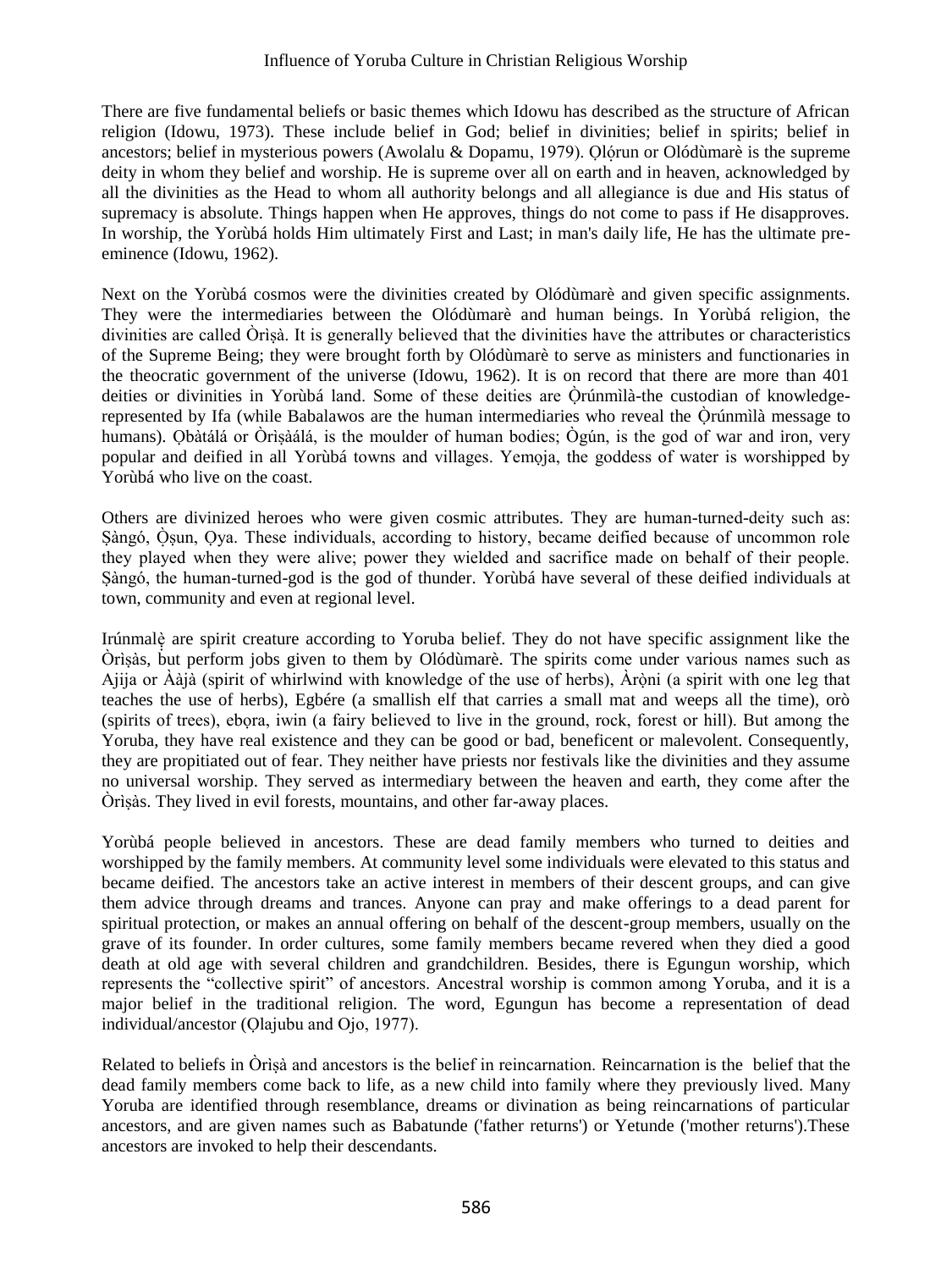#### Odejobi Cecilia Omobola

#### *Christianity in Nigeria*

Christianity is the most popular and most advertised religion in Nigeria and especially in Yoruba land. It was introduced in the middle of the nineteenth century by devote missionaries from Britain whose mission was though commerce they came preaching the message of Christ, ministering to the people and also healing the sick, this was what actually pulled the crowd to them in the first place. They started from the eastern part of the country which is populated by the Igbos. They infiltrated the village councils and chiefs, who gave them lands to build local churches. Before the 80s the Christian religion had spread to the southern part of the country, to the Yorubas and the middle belt (Benin).

Yoruba Christians fall into three main groups. Firstly, there are the members of the mission churches. The four oldest and largest denominations are the Anglicans, represented by the Church Missionary Society (CMS), the Methodists, the American Southern Baptists and the Catholics. Some smaller missions, mainly American, arrived more recently. The Jehovah's Witnesses were the most successful of these. The Catholics are less numerous in the west of Nigeria than they are in the east. Of the protestant missions, the Anglicans and Methodists are strongest in the south and east of Yoruba land, while the Baptists are strongest to the north and west (Grimley and Robinson, 1966).

In Christianity, worship is often thought of as the music portion of a church service with people singing songs to God, heads back, eyes closed, and hands raised up in the air as they sing. Christian worship happens when we sing to God, whether in church or alone, in our cars or in the shower. If our desire is to please the heart of God, it is worship, no matter where the location or how many are involved. Christian worship begins with discovering and admitting what we have been worshipping in our lives. All of us worship something, whether we know it or not. We may not physically bow down to it, or offer it songs of praise and adoration, but whatever we devote most of our time and attention to is often what we worship.

In Yoruba traditional religion, every act of worship has distinct element, which are liturgy, sacrifice, cultic functionaries and sacred places. Liturgy is an important element of worship in Yoruba Religion. It means the prescribed form of public worship among the people. The Yoruba people approach their task with awe and seriousness, always conscious of the fact that any omission in the normal order of service or any wrong word uttered or song not properly rendered during the service could incur the displeasure of the deity and jeopardize the efficacy of worship. Every act of worship in Yoruba land has an ultimate reference to the Supreme Being who must sanction it (Akinfenwa, n.d.).

#### *Emergent of Yoruba Culture in Christian Religious Worship*

One of the most striking features of Yoruba religion is its tolerance of pluralism (Eades, 1980) but the first missionaries failed to realize objectively and scientifically the African social structure and their concept of God. However, in the 1880s they abandoned the policy of developing a self-governing native pastorate, and British control was gradually consolidated (Ajayi, 1965; Ayandele, 1966). The missionaries believed that the inspiration or charismatic gifts among Africans were of evil spirit. African religion was even perceived as expressions of 'heathen unbelief and evil superstition' and the world outside the church came to be seen as the 'kingdom of darkness' (Gort 2008:748). They believed that Africans, that is the black race, were not fertile enough to produce their own ideas. The Christian mission therefore imposed European culture, most especially in dress and language, on the Yorùbá visà- vis other Nigerian peoples (Oyeniyi 2012).

Africans continued to witness the inhuman treatment meted out to their educated clergy members upon whose shoulders evangelizing work rested hence, they had no better option than to seek for redress when it became convincingly apparent that Yoruba traditions and culture were being threatened by Christianity. Prominent among the complaints was the discrimination against Africans from the clergy class, as whites were unduly favoured; to crown it all was the witch-hunting, vilification, and inhuman treatment that African clergy members suffered at the hands of less educated and insecure English missionaries in the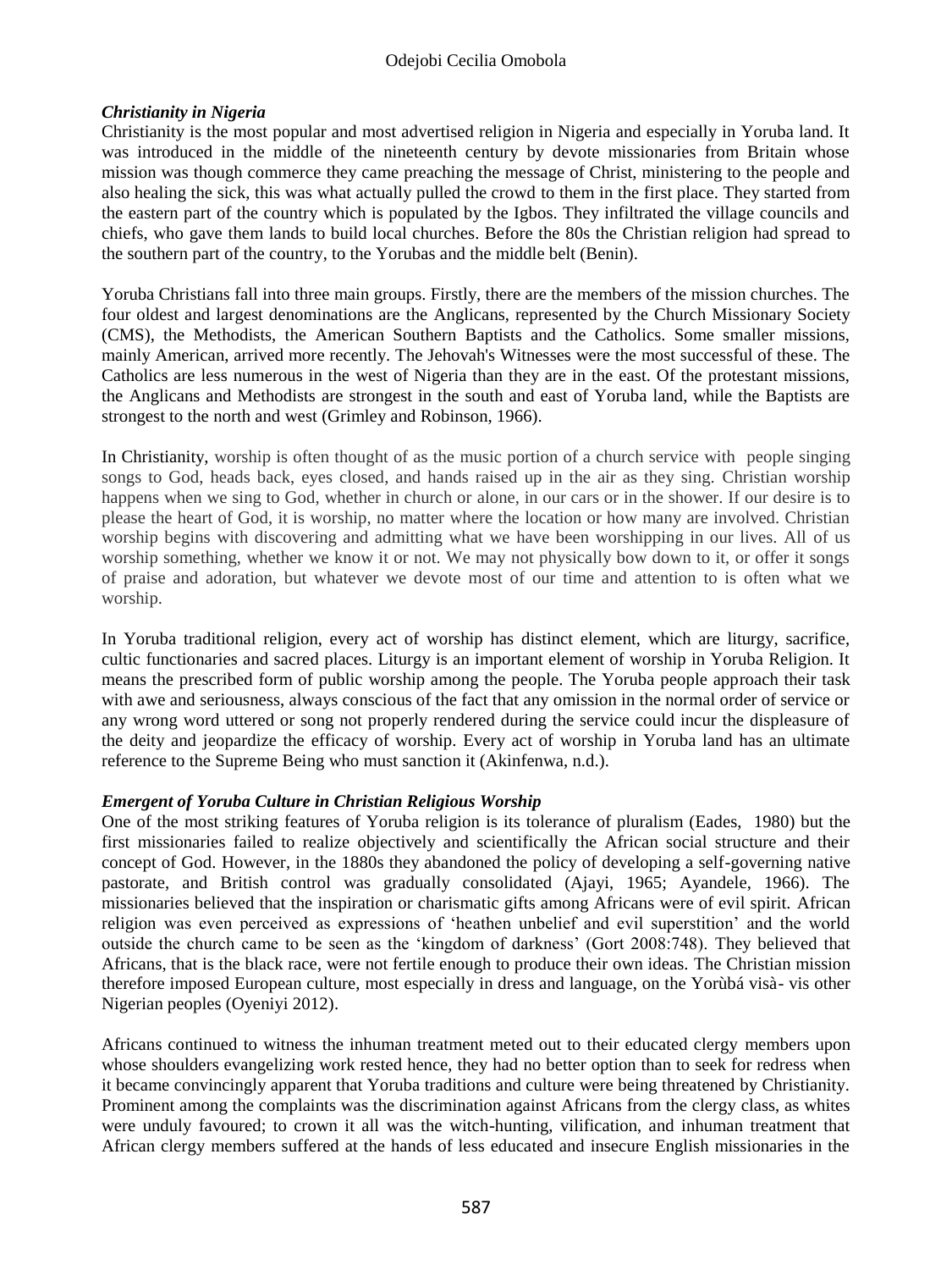fledgling colony of Lagos. The desire of the mission to maintain its unchallenged and firm control over the Africans especially the Yoruba people led the Parent body in England to recruit white clergy men at the expense of the qualified and the competent Africans. As years rolled by, the matter got worse, because the Church's parent body in England did not address the concerns of Africans, as the Body was always satisfied with reports sent by its White representatives. Thus, there arose protests in defense of their faith and cultural resurgence of the people's beliefs and life styles. From 1890s onward, series of protest rocked Lagos, Abeokuta, and some Yoruba towns, in which several Churches were destroyed, and missionaries expelled from Yoruba land.

Yoruba has one of the richest, enduring and perhaps the most sophisticated ways of life on the continent of Africa. Yoruba people have similar culture which is evident in their beliefs, values, customs, practices and social behaviours; and this is manifested in their arts, music, political institution, local economy, family structure, burial, cuisine, numerals, literature and other related activities which defines Yoruba ways of life. (Yoruba culture [http://yorupedia.com/subjects/yoruba-culture/\)](http://yorupedia.com/subjects/yoruba-culture/). By all standards, they give a special character and local colour to their beliefs, religious observances and practices, language, psychological reactions and more generally to their behaviours.

#### Many missionaries considered African cultures and religions to be *primitive* and *pagan*.

Consequently, these missionaries tried to force African Christians to reject most of their cultural and religious beliefs and practices. Faced with continued missionary opposition to adapting Christianity to African culture, some Christian leaders decided to leave mission churches and form their own independent churches that incorporated aspects of African cultural practice that they felt were not inconsistent with Christianity [\(NigerianMuse,](http://www.nigerianmuse.com/author/nigerianmuse/) 2012). This discontent at European paternalism was one of the factors that led to the foundation of the African churches and by the late nineteenth century some African Christians decided to break away from missionary churches and form their own churches.

The birth and rise of Pentecostal Indigenous Churches called Aladura (Praying ones) presents an interesting episode of protest and adaptation. The Churches were started by charismatic leaders of Yoruba descent such as Moses Orimolade, Emmanuel Akinsowon, Joseph Babalola and Bilewu Oshoffa who were aflame with desire to practicalize the saving and healing powers of God over people particularly in the superstition, poverty and disease – ridden societies as found in Yoruba land. Some of these Churches which started since the 1920s included 'Cherubim & Seraphim Church', 'Christ Apostolic Church', 'Church of the Lord' and 'Celestial Church of Christ'. These churches are largely Yoruba in character and population.

According to Ogunade (2010), the first half of the  $20<sup>th</sup>$  century was particularly beneficial to Yoruba – land as far as indigenous religious movements were concerned. It was the period when indigenous (Yoruba) Christian churches broke away from the so-called 'imperialist' mission churches. For example the African Church (incorporated), when it began, reformed the elements of colonialism in the Church practices and doctrines replacing them with Yoruba substitutes; for example, praying for the Obas and Chiefs in their prayer book instead of praying for the Queen of England. It was evident that this group of people came out simultaneously in a way conducive to the Nigerians, taking into consideration the culture, customs and manners of the land in which they lived and relating to their God particularly to the life of their people.

# *Element of Yoruba Culture in Christian Worship*

It is worthy of note that after some Yoruba Christians broke away from the so-called 'imperialist' mission churches, because they believed that if Christian worship is to mean anything to the majority of African Christians, it must not be presented in foreign culture (Nketia, 2011). They therefore began the reformation exercise of expressing God within the African concepts, which to Africans is distorted by the historical tragedy of European exploits over Africans, without reclining into syncretism and apostasy. Hence, the elements of colonialism in the Church practices and doctrines were removed and replaced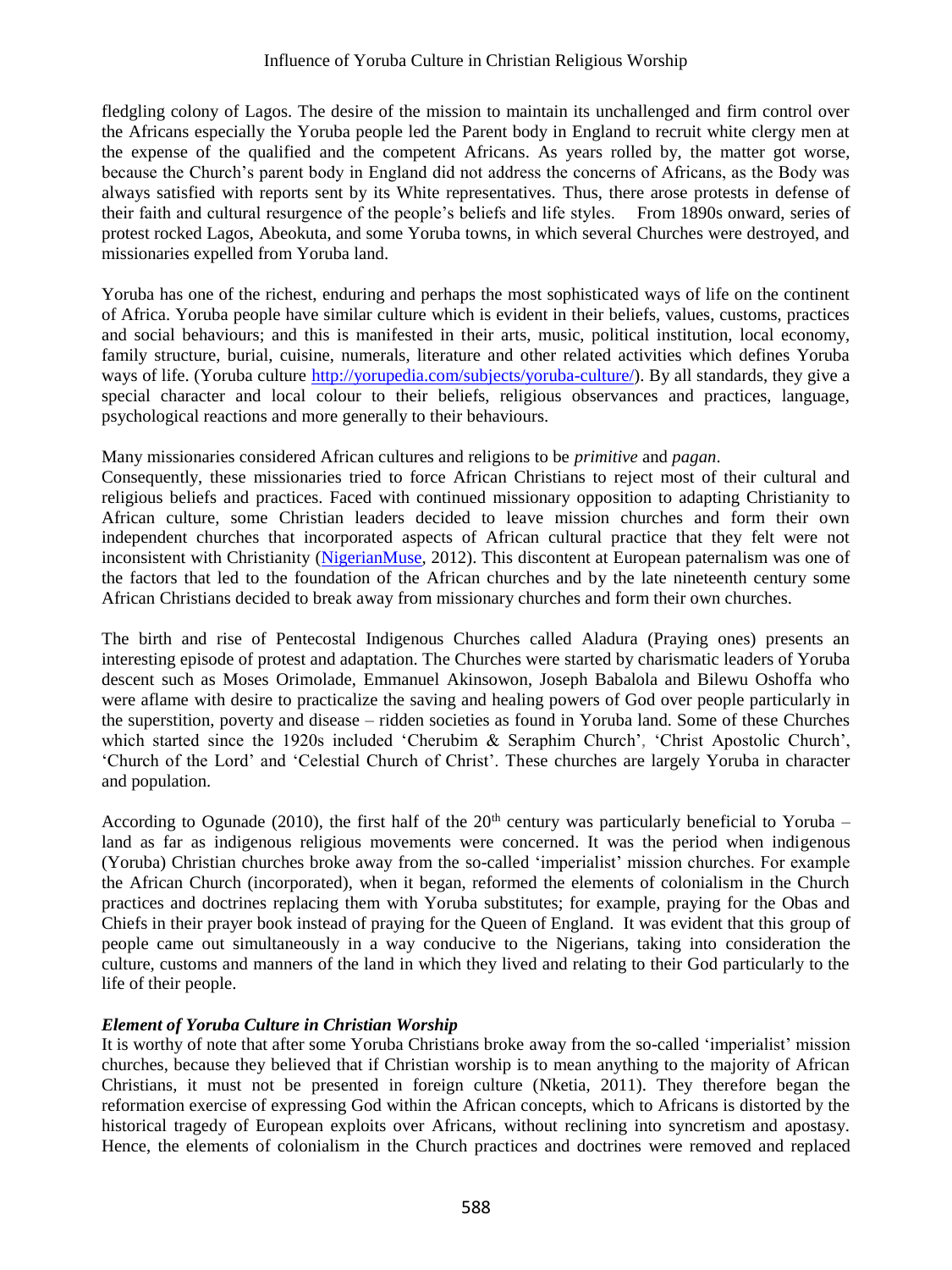with Yoruba substitutes. Some of the important traditional Yoruba customs which resulted from their religious beliefs and which were an embodiment of their patterns of culture such as dressing, music and dancing, drumming and so on began to manifest in the Christian worship especially within the African indigenous churches earlier mentioned.

#### *Dressing*

According to Oyeniyi (2012), the use of Christian/European dressing, was introduced to Yorùbá land by returned ex-saves and, later, as uniforms in the colonial native administration service and also in the church. Missionaries imposed European dressing on Yorùbá converts, arguing that any convert who still wore his or her native dressing, is not a genuine Christian. Converts were even mandated to wear shirt and trousers as marks of Christianity and civilization. Therefore, in their agitations for independence, Yorùbá elite, especially those in Lagos, Abeokuta, and Ibadan, began to agitate for a cultural renaissance in their dressing because Yorùbá dressing possesses the innate quality of establishing, expressing, and reinforcing power both at the individual and group level (Oyèníyì, 2012). They therefore began to wear Yorùbá dresses in public and private ceremonies. The converts were not denied membership in their various churches, but they were regarded as 'counterfeit' Christians for not wearing European dress (Gbàdàmóṣ í & Adé Àjàyí, 1980). In most African churches today worshippers are seen in colourful Yoruba dresses such as flowing Agbádá, and bùbá and sòkòtò for men, while women appear in ìró, bùbá and gèlè to match.



Pastor Qbádáre [www.youtube.com](http://www.youtube.com/)

Pastors in the African churches wear foreign dresses but they and their wives were not left out in the indigenization process. Example of pastors that have been seen wearing traditional clothing in church are Pastor Enoch Adébóyè, Bishop David Oyèdépò, Obádáre and Abíára.



Anglican priest [egyptgreecerome.wordpress.com](http://egyptgreecerome.wordpress.com/2010/04/)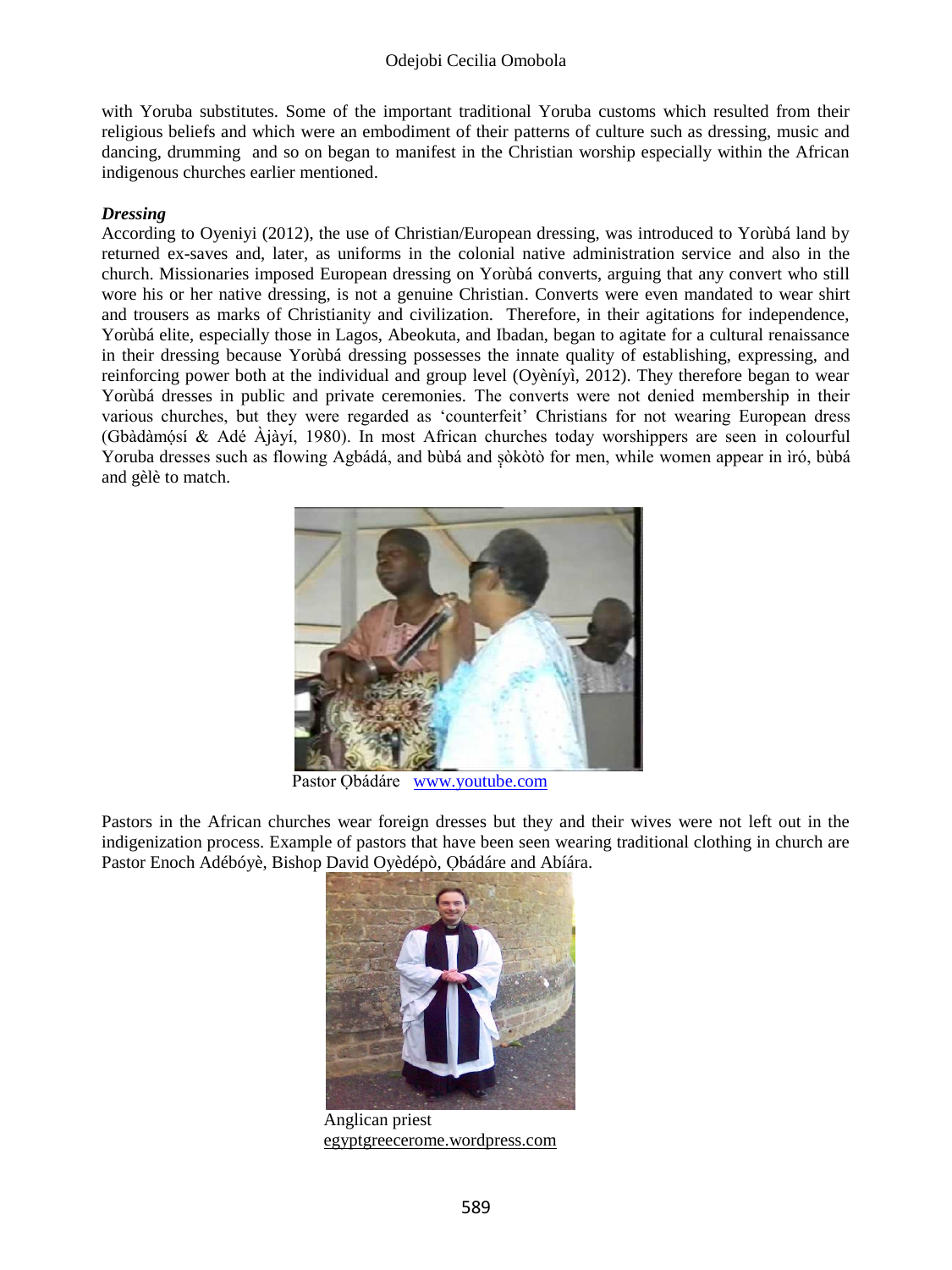In mission churches, Reverend and Fathers are not allowed to wear Yoruba dresses though their communicants are free to wear any dress they deem fit.

#### *Music, Drum and Dance*

The Yoruba are singing people. Their songs are permeated with their beliefs and employed songs in every sphere of their lives, in worship, in naming ceremonies, in wedding, in funeral, in wrestling, in cultivating the farm, in working, in going to war, in praising the rulers, in rocking babies to sleep and in many other activities. Such songs are usually attended by drumming and dancing (Awólàlú and Dòpámú, 2005:31-32). In short, music, drum and dance go hand-in-hand in Yoruba culture. However, the introduction of Christianity into Yoruba land marked the beginning of Gospel music which was mostly translations of Western Christian hymns. The main weakness of the early Christian hymns is that they did not accommodate the tonal character of the Yoruba language (Òjó, 1998:2). Apart from this, the use of Yoruba traditional music was not permitted in and outside the church because they (the missionaries) regarded everything in Yoruba culture as pagan and devilish, and therefore unsuitable for the church.

The consequences of this denial is that Yoruba Christians were unable to express the deepest level of their being in worship as they did in traditional worship. By the late nineteenth century, there was a change in the mode of worship especially in the African churches were worshippers are allowed to sing their traditional song during worship, beat drums and dance. As a result of this, people are rushing to attend services in African churches thereby having more converts than the mission churches. It is worthy of note that today church services have changed over the years even in mission churches to reflect more of the African culture which now include African music, drum and dance. For example, the indigenous churches were quick to adopt traditional music during Christian worship. The effect of this innovation is that the worship of these churches became livelier and prepared the people to gain access into supra sensible realms. Hence, drums, music and dance make the services more 'alive', exciting and even more 'spiritual' (Hammons, 2003).

As it is in Yoruba traditional religion where devotees experience the divine through specific dances and songs (Mercado, **2009)** also in our church services today, music, drum and dance are avenue to experience the divine and also to worship God. People even pick a church because of the style of its worship in music, drum and dance. Ceremonial possession is brought about by rhythmic stimulation (drumming and singing), energetic concentrated dancing, and controlled emotional and mental concentration (Floyd, 1995:20).

In short, music, drum and dance help the devotees and adherents of the different divinities and Christians into states of altered consciousness, where inspiration is encountered. These spiritual phenomena were enhanced by the use of indigenous elements that had been brought into the church local instruments like Gángan, Agogo, Àkúbà, Şèkèrè, Omele-ako, Omele-abo,Àgídìgbo among others are extensively used (Oye,1998:40).

# *Spraying of money in Churches during ceremonies (e.g. funeral, marriage, etc.)*

The Nigerian people especially the Yoruba are flamboyant in their culture and often times extravagant. Yoruba culture is full of ceremonies with some tagged as rite of passage. Rites of Passages among the Yoruba people are ceremoniously marked with the participation of the extended family as well as the larger community. These rites of passages include wedding, naming, burial, chieftaincy titles and house warming to mention a few. Our concern is not to go into detailed discussion on these ceremonies but the act of money spraying involved. The Yoruba people spray dancers or special individuals with money during celebrations by placing each note on the head of the celebrant. In fact, people drop money, mostly small bills, on people's faces and all over their body while dancing.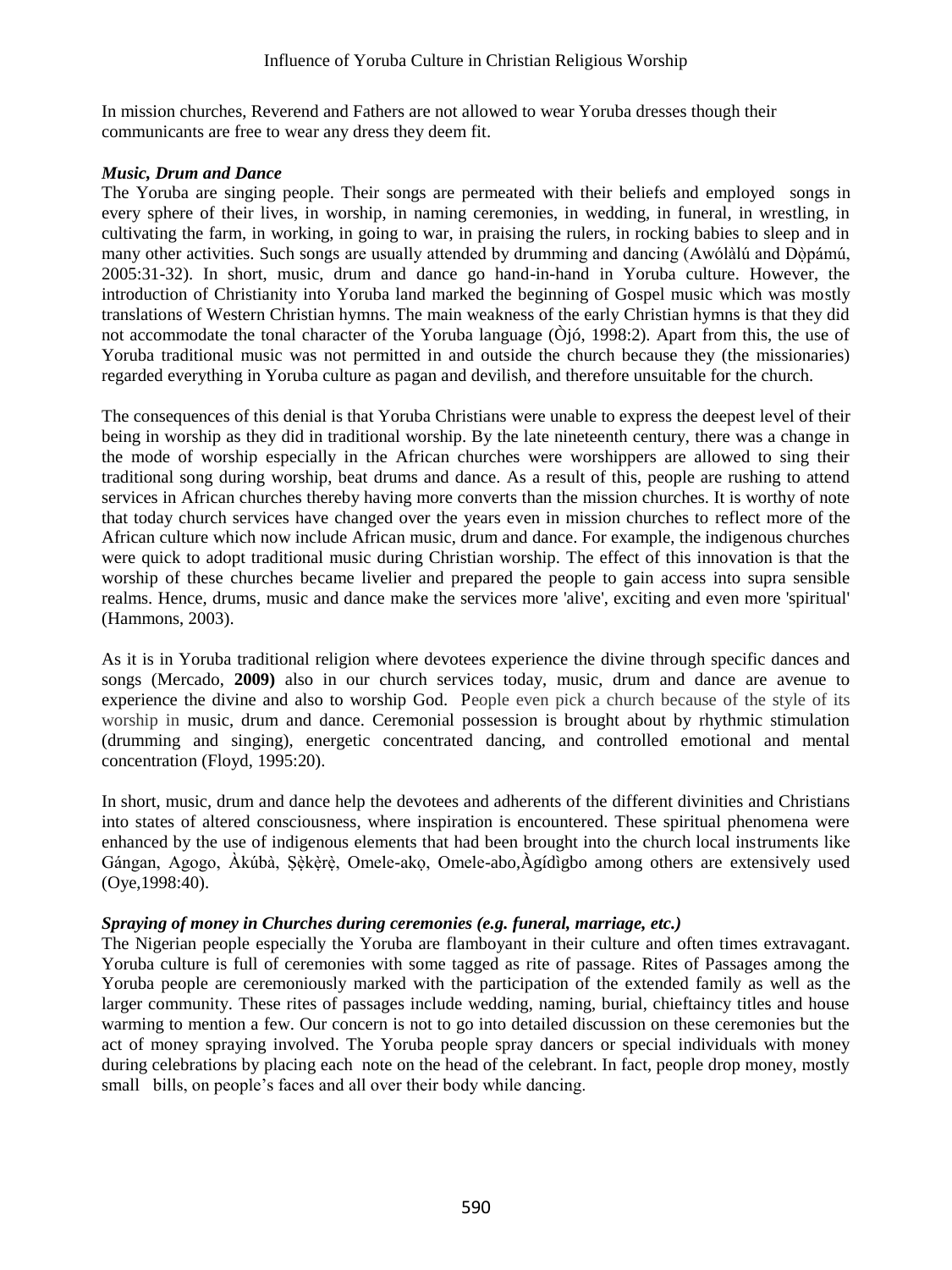#### Odejobi Cecilia Omobola



In our churches today especially the African Churches, the culture of spraying is evident especially during wedding, burial harvest and other thanksgiving ceremonies. Apart from celebrants, the choristers are also sprayed for rendering a sonorous song. This is done in order to rejoice with the celebrant and also to appreciate God in the life of the choristers.

#### *Burial*

The Yoruba believed that death is not the end of life but a transition from one form of existence to another. Therefore the dead body is buried naturally. Natural burial is the interment of the body of a dead person in the soil in a manner that does not inhibit decomposition but allows the body to recycle naturally (Gill, n.d.). The body may be buried in a coffin, casket, or shroud that would allow the body to have contact with soil. Natural burials can take place both on private land and in any public cemetery.

This practice was different from that of the missionaries who brought Christianity to Yoruba land. Their own way of taking care of their dead bodies was to cremate or burn them. The dead body is placed on a funeral pyre covered with leaves and fronted with cypresses. Then the pyre would be set ablaze. Perfumes and other objects that might be of use to the dead in the afterlife were thrown at the fire. When the pyre burned down, wine was used to douse the embers, so that the ashes could be gathered and placed in funerary urns (Gill, n.d.).

The Yoruba believed that there is still life after death hence, they refused to support the idea of cremating their dead bodies. In both mission and African churches, dead bodies are given befitting burials.

#### *Rendering of 'Ewi' during Harvest, Thanksgiving, Naming Ceremonies*

Ewi is a tradition of singing proverbial praises. Ewi poets perform at special occasions, such as naming ceremonies, marriages and funerals to honour individual or family achievements. Yoruba Ewi poets are greatly admired for the richness of their words, the artistry of their use of idioms and proverbs, and their deep knowledge of the Yoruba language. At a naming ceremony in the Yoruba tradition, Ewi Poetry celebrates the joyful and peaceful arrival of the child to the family. Ewi embraces the new child in its new family. Moreover, African church Christian traditions and practices during harvest, thanksgiving, naming ceremonies blend with the traditional beliefs of Yoruba people in the rendering of **'**Ewi'. These practices are extant irrespective of the advent of Christianity. So when Christianity came, the adherents of such practices who are now Christians continued with these practices.

# *Chieftaincy Titles (e.g. Baba Ijo, Iya Ijo, Balogun Ijo etc.)*

Another seed of African culture that has fully germinated in churches today is the tradition of given chieftaincy titles. According to Lateju and Oladeji (2012), functions of the chieftaincy in Yoruba society include addressing any issue in the administration of justice in relation to the office, seeing to the welfare of the communities, monitoring socio-economic and promoting religious tenet. Since the Yoruba people have rejected the intimidation of the Missionaries in relation to their customs both the mission and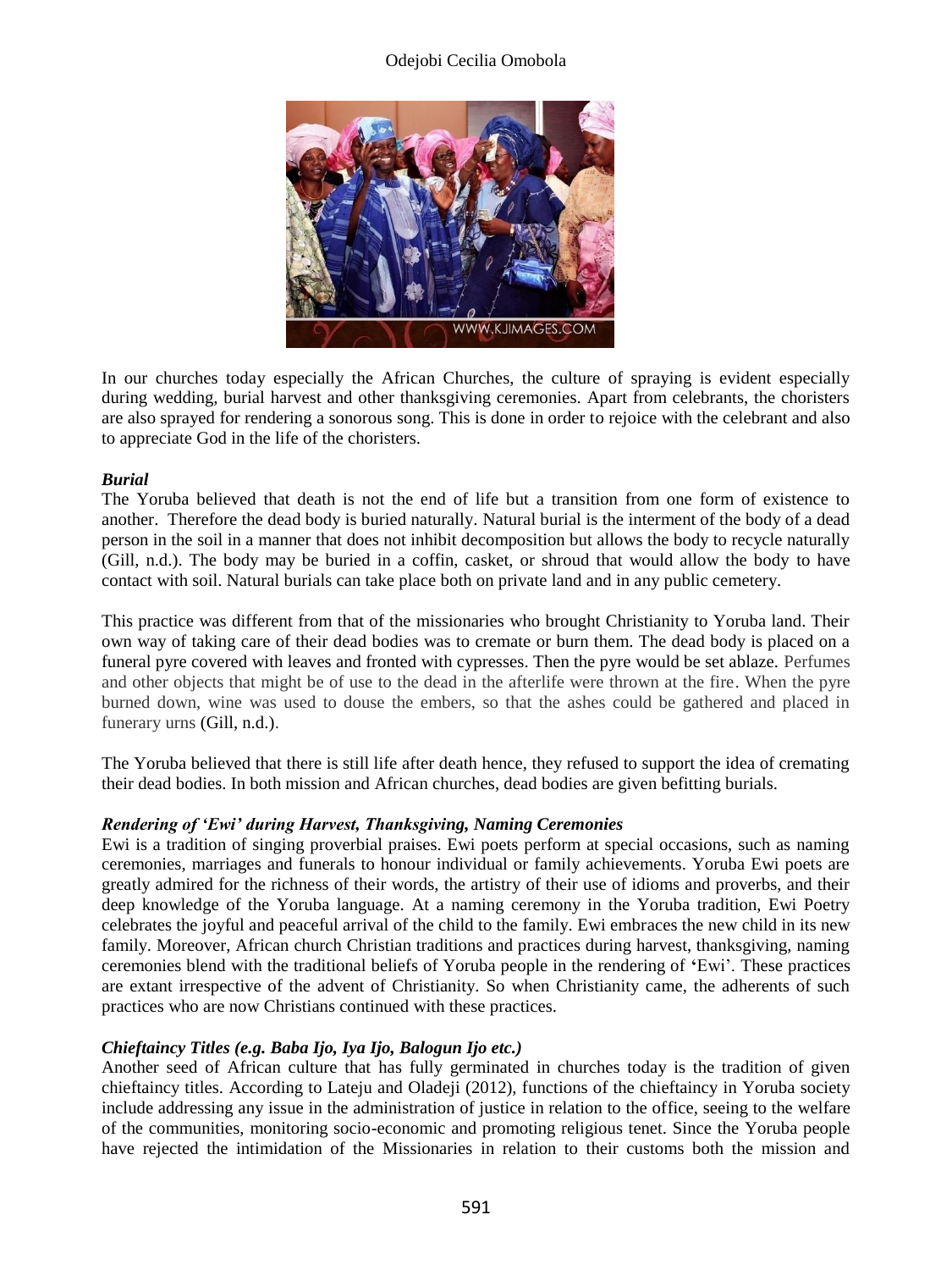African churches took the issue of title taking seriously. Hence, the significance of culture with Christianity is identified. This significance is also noted in the attitude and approach developed from the cultural life of the people which helps them to function within the scope of respect and regard. Chieftaincy title is therefore seen as a cultural stance that can assist the standard of faith members (Ayandele, 1966). The Christians therefore couched their method of installing titles on members of their members to prevent those who are conscious of title from derailing from their faith and to allow them full concentration in the faith they are converted to. Such titles are: Baba Ijo, Otun Ijo, Balogun Ijo, Iyalode Ijo, Babalaje Ijo Baba Ewe, Iya Ewe and other rewarding titles became awardable and prominent among the church members in Christendom.

| <b>Tiles</b>  | <b>Status</b>                   | <b>Function</b>                 |
|---------------|---------------------------------|---------------------------------|
| Baba ijo      | Father of the church            | To promote the interest of the  |
|               |                                 | <b>Church</b>                   |
| Ìyá ìjọ       | Mother of the church            | To promote the interest of the  |
|               |                                 | Church                          |
| Òtún baba ijo | The right hand man of the       | To assist in promoting the      |
|               | father of the church            | interest of the church          |
| Òtún Ìyá ìjọ  | The right hand woman of the     | To assist in promoting the      |
|               | mother of the church            | interest of the church          |
| Balógun ìjo   | The warlord of the church       | To resolve conflicts and        |
|               |                                 | promote peace                   |
| Bàbálájé ijo  | The father of prosperity of the | To assist the church in         |
|               | Church                          | financial matters               |
| Ìyálóde ìjo   | The outstanding mother of the   | To promote the interest of the  |
|               | Church                          | Church                          |
| Bàba Èwe      | Father of children              | To promote the wellbeing of the |
|               |                                 | children in the church          |
| Ìyá Èwe       | Mother of children              | To promote the wellbeing of the |
|               |                                 | children in the church          |

# *Clash of Culture in the Church (in terms of Polygamist taking Holy Communion)*

Yoruba culture is mostly patrilineal and patrilocal with the wife(s) regarded as permanent member of the family she is married into. Unlike some other neighbouring cultures, a married Yoruba woman remains with her family of adoption by marriage even after death. Yoruba people did not practice polygamy in the sense it is understood today. A man had more than one wife usually because of his office, for instance, the king. At other times, rich and successful farmers take on more than one wife for reasons of man power to keep up the work load on the farms. At other times, brothers take on their deceased brother's widow, because she remains a member of the family. Meanwhile, to have children by the widow is optional and often times decided by the entire family.

Since the advent of the missionary churches to Nigeria, the practice of polygamy has been deemphasized. Monogamy is taught as the acceptable form of marriage in the church while polygamists are seen as being adulterous and cannot be true Christians. For this reason, some churches deny their members who practice polygamy the right of participating in two essential ordinances of the church, baptism and the Lord's Supper or the Holy Communion ( Ejenobo, n. d.). However, it was pointed out by other non-western church leaders that polygamy was accepted by God in the Old Testament (Gen. 16:1, 3; 25:1); (Gen. 29:23, 28; 30:4, 9) and so there is nothing wrong with today's Christians having more than one wife (Gaskiyane, 2000).

It is apparent from the above that there is a clash of culture in the church in Yoruba land as to the degree of polygamy that should be allowed when it comes to receiving the Holy Communion. While the CAC and TAC believe that polygamist cannot receive Holy Communion, except the first wife who is qualified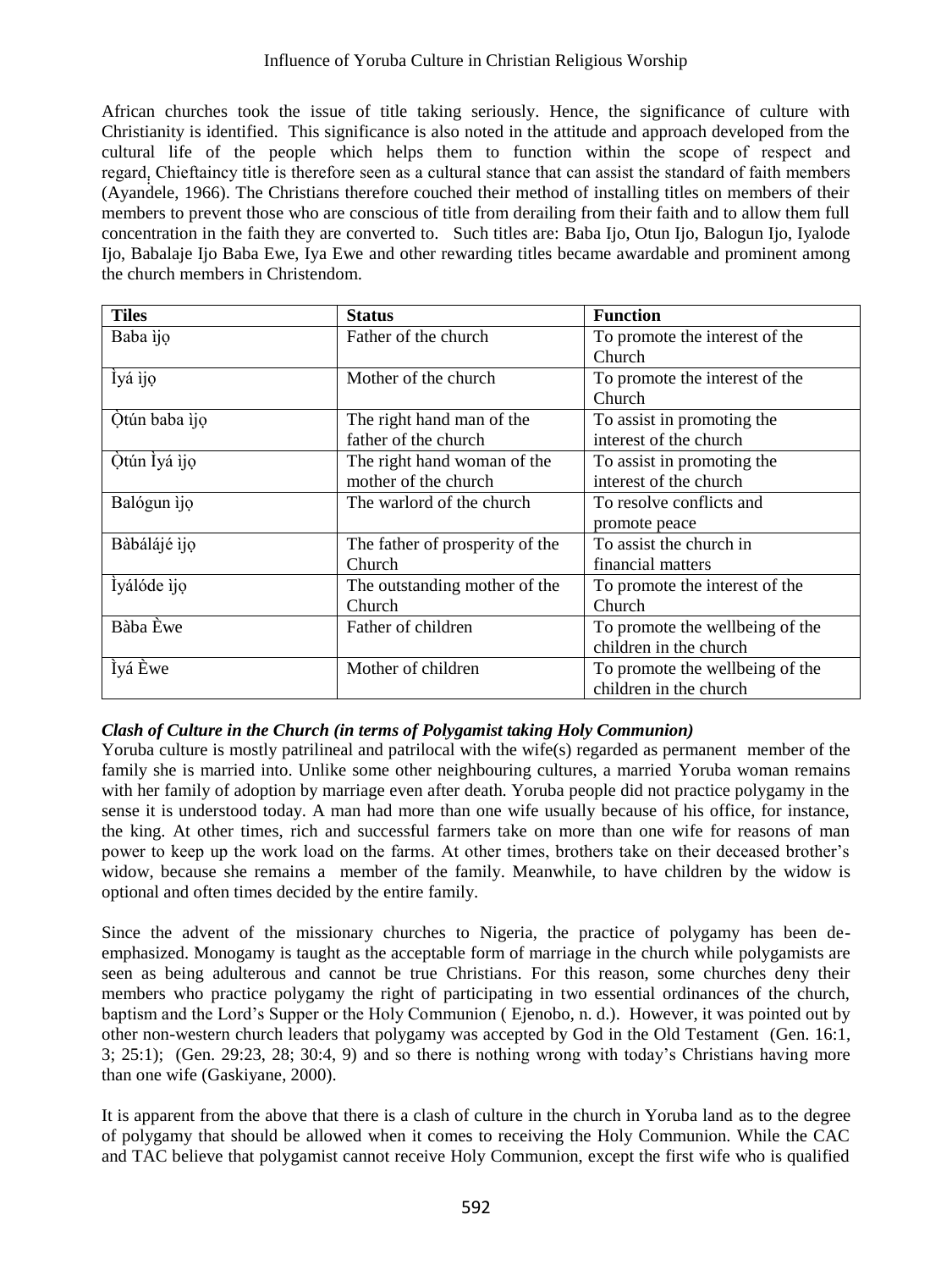to receive the communion. Anglicans believe that the husband and the first wife only should take the Holy Communion. In the Catholic church, there is no restriction on polygamists. They are all free to partake in Holy Communion. Pentecostal churches insist that the man should divorce his entire wives and get married to just one before he is allowed to take the Holy Communion.

# **2. Conclusion**

It is obvious in modern times that the Yoruba are making frantic efforts to salvage and protect their cultural values and particularly their religious worship from threats of other religionsns as well as from modern challenges. The gospel can be expressed using African idioms and practices, without reclining into syncretism and apostasy. God can be expressed within African concepts other than erstwhile foreign perception, which to Africans is distorted by the historical tragedy of European exploits over Africans. Thus, the African churches are using an African interest in reaching the Africans. Church services have changed over the years to reflect more of the local culture, such as African music, dance, dressing etc. which is an indication of the influence of Yoruba culture on Christian religious worship.

# References

- Abimbola, K. (2005*). Yoruba culture: A philosophical account*. Iroko Academic Publishers, 2005. ISBN 1-905388-00-4
- Adamo, D.T., 2011, 'Christianity and the African traditional religion(s): The postcolonial round of engagement', *Verbum et Ecclesia* 32(1), Art. #285, 10 pages. [doi:10.4102/ve.v32i1.285](http://dx.doi.org/10.4102/ve.v32i1.285)  <http://www.ve.org.za/index.php/VE/article/view/285/808#1>
- Akinfenwa, O. B. (n.d.). Music and dance as elements of worship in Yoruba religion <http://www.unilorin.edu.ng/publications/akinfenwa/music%20and%20dance.doc>
- All about God .com. (2002-2013).Christian worship more than music.
- Amponsah, S. (2010). "Beyond the boundaries: ToyinFalola on African cultures" in Niyi Afolabi, (Ed). *ToyinFalola*: *The Man, the mask, the muse.*North Carolina: Carolina Academic Press.
- Awolalu, J. O. (1981). *Yoruba beliefs and sacrificial rites.* London: Longman, pp.10-16.
- Awolalu, J.O & P.A. Dopamu, (1979) *West African traditional religion*. Ibadan, Onibonoje Press and Book Industries [NIG] Ltd, pp. 34, 240.
- Ayandele E.A. (1966). *The Missionary Impact on Modern Nigeria 1842" A Political and SocialAnalysis,*  London, Longman
- Atansuyi,H. O. (nd.).Gospel and culture from the perspective of African instituted churches. [http://www.pctii.org/cyberj/cyberj3/aic.html.](http://www.pctii.org/cyberj/cyberj3/aic.html) Retrieved on 14-07-2013
- Bhatt, A. (2012). What is the importance of religion? http://www.preservearticles. com/201101183516/importance-of-religion.html
- Eades, J.S. (1980). The Yoruba today. Cambridge University Press. Retrieved from: [http://lucy.ukc.ac.uk/ YorubaT/yt6.html](http://lucy.ukc.ac.uk/%20YorubaT/yt6.html)
- Ejenobo, D. T. (n. d.). A critique of the attitude of Nigerian churches to the practice of polygamy in Nigeria. Retrieved from http://www.academicexcellencesociety.com/ a\_critique\_of\_the\_ [attitude \\_of\\_nigerian churches.html](http://www.academicexcellencesociety.com/%20a_critique_of_the_%20attitude%20_of_nigerian%20churches.html)
- Famuyiwa, J. (1992). The Role of Traditional Festivals and modern Festivals of Arts and Culture in the promotion of Cultural education in Nigeria *Nigerian Heritage: Journal of the National Commission for Museums and Monuments,* Vol. 1.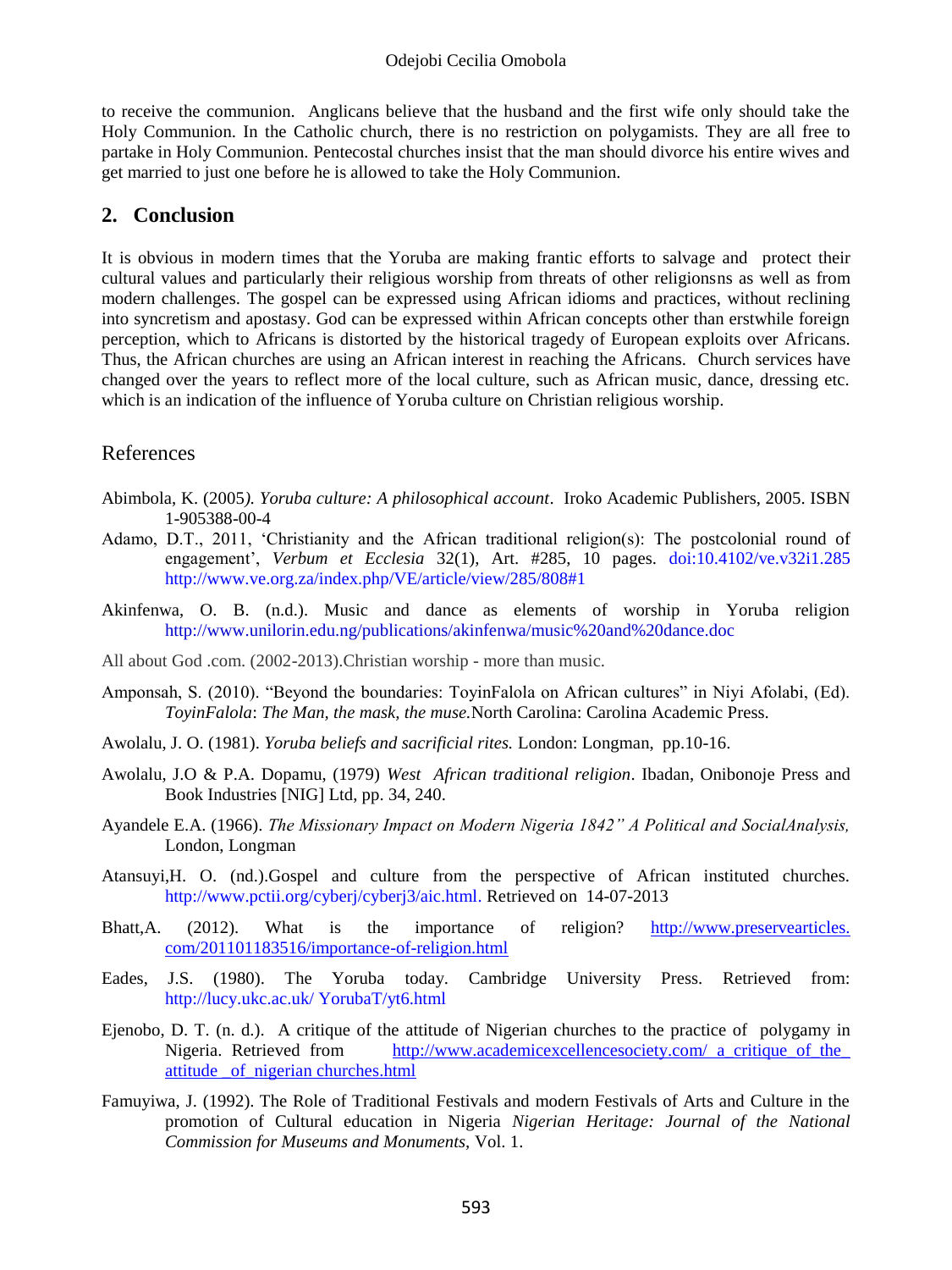- Gbadamosi T.G.O. and Ade Ajayi J. F.(1980). Islam and Christianity in Nigeria. in Obaro Ikime (ed.), *Groundwork of Nigerian History*, Ibadan. 358.
- Gaskiyane, I. (2000). Polygamy A cultural and biblical perspective. Retrived from [http://www.polygamy.com/ index.php/ resources-and-education/biblical-christianity/polygamy](http://www.polygamy.com/%20index.php/%20resources-and-education/biblical-christianity/polygamy-a-cultural-and-biblical-perspective/)[a-cultural-and-biblical-perspective/](http://www.polygamy.com/%20index.php/%20resources-and-education/biblical-christianity/polygamy-a-cultural-and-biblical-perspective/)
- Gill. [N.S. ,](http://ancienthistory.about.com/bio/N-S-Gill-575.htm)<http://ancienthistory.about.com/od/deathafterlife/a/RomanBurial.htm>
- Grimley, J.B. & E.E. Robinson (1966). *Church Growth in Central and Southern Nigeria.* Grand Rapids, Eerdmans.
- Hammons, L. D. (2003). Are drums compatible with worship? [http://www.crucialchoices.com/](http://www.crucialchoices.com/%20Site2Table/%20%20EnglishSite/BelieverPages/DrumsTbl.htm)  [Site2Table/ EnglishSite/BelieverPages/DrumsTbl.htm](http://www.crucialchoices.com/%20Site2Table/%20%20EnglishSite/BelieverPages/DrumsTbl.htm)
- Hoffman Matthew C. (2002) Music at mass: What the church teaches about liturgical music. March 24. <http://matthewhoffman.net/music/>
- Idowu,E. B. (1962).*Olodumare: God in Yoruba belief.* London, Longman.
- Idowu, E. B (1973). *African traditional religion: A definition*. London, SCM Press Ltd.
- Lateju ,F.T. & Oladosu, O. (2012). Chieftaincy titles in Yorubaland and their implication for growth and tolerance among Christians and Muslims [http://lumina.hnu.edu.ph/articles/ \(11\)lateju.](http://lumina.hnu.edu.ph/articles/%20(11)lateju.%20oladosuOct12.pdf)  [oladosuOct12.pdf](http://lumina.hnu.edu.ph/articles/%20(11)lateju.%20oladosuOct12.pdf)
- Mbiti, J.S. (1970). *African religions and philosophy London: Heinemann*
- Mercado J. (2009). The African Yoruba religion and its influence on the new world <http://judithmercadoshortstories.blogspot.com/2009/10/african-yoruba-religion-and-its.html>
- [NigerianMuse](http://www.nigerianmuse.com/author/nigerianmuse/) (2012). The influence of Christianity on African/Nigerian/Yoruba civilization. [Christianity Project](http://www.nigerianmuse.com/nm-projects/christianity-projects/) [http://www.nigerianmuse.com/20120502015605zg/nm-projects/christianity](http://www.nigerianmuse.com/20120502015605zg/nm-projects/christianity-projects/the-influence-of-christianity-on-african-nigerian-yoruba-civilization/)[projects/the-influence-of-christianity-on-african-nigerian-yoruba-civilization/](http://www.nigerianmuse.com/20120502015605zg/nm-projects/christianity-projects/the-influence-of-christianity-on-african-nigerian-yoruba-civilization/)
- Nketia, J. H. (2011), The contribution of African culture to Christian worship. International Review of Mission, 47: 265–278. doi: 10.1111/j.1758-6631.1958.tb02850.x
- Oderinde, O. A. (2011.). The lore of religious festivals among the Yoruba and its social relevance. LUMINA, Vol. 22, No.2, ISSN 2094-1188 1 [http://lumina.hnu.edu.ph/ articles/\(18\)](http://lumina.hnu.edu.ph/%20articles/(18)%20oderindeOct11.pdf)  [oderindeOct11.pdf](http://lumina.hnu.edu.ph/%20articles/(18)%20oderindeOct11.pdf)
- Ogunade, R. (2010). Yoruba religious worship in modern context. In *IFE: the Institute of Cultural Studies*-Special edition, Obafemi Awolowo University: Institute of Cultural Studies,(Letter of Acceptance dated 25/2/2010).
- Ogungbile, D. (1998). Islam and cultural identity in Nigeria :The Osogbo-Yoruba. *Orita. Ibadan Journal of Religious Studies,* Vol. Xxx/1-2,June & December 1998.
- Omojola,B. (2010). Rhythms of the gods: music and spirituality in Yorùbá culture *The Journal of Pan African Studies*, vol.3, no.5,
- Onuzulike, U. (nd.). African crossroads: conflicts between African traditional religion and Christianity. *International Journal of the Humanities*, [Volume 6,](http://ijh.cgpublisher.com/product/pub.26/prod.1285) [Issue 2,](http://ijh.cgpublisher.com/product/pub.26/prod.1322) pp.163-170. http://ijh.cgpublisher. com/ product/pub.26/prod.1327
- Osef ben-Jachannan, *African origins of the major western religions*. N.Y.C. New York 10037, suite 204 p.8
- Oyeniyi, B. A. (2012). Dress and identity in Yorubaland, 1880-1980 Date: 2012. https://openaccess. leidenuniv.nl/ bitstream/handle/1887/20143/06.pdf?sequence=10